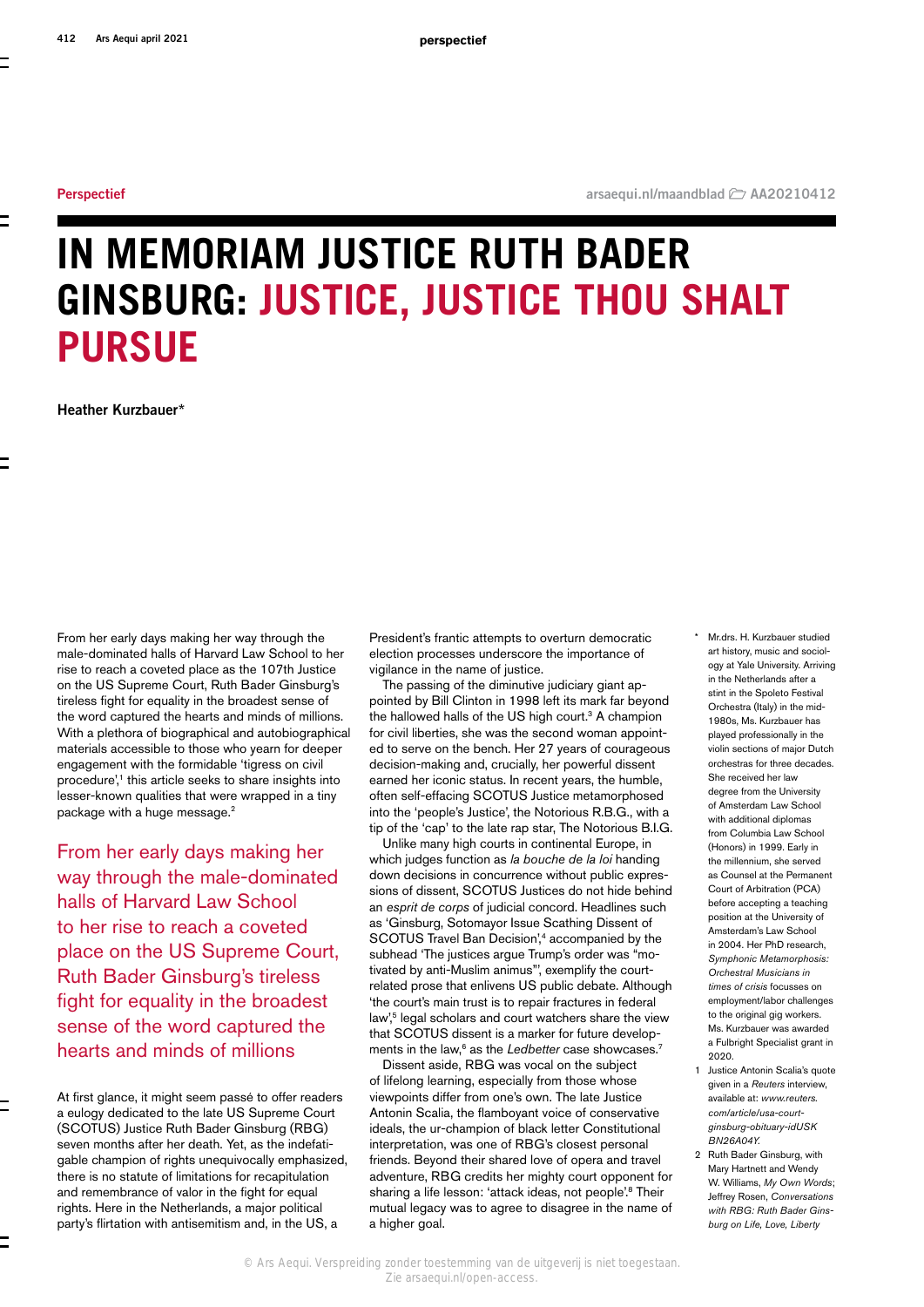

*and Law*; Jane Sherron De Hart, *Ruth Bader Ginsburg: A Life* and Debbie Levy's best-selling children's book, *I Dissent* are a few titles of note to enrich the reader's immersion into the life and times of RBG.

- 3 Statement made by Justice Antonin Scalia.
- 4 E. Foley & W. Frej, 'Ginsburg, Sotomayor Issue Scathing Dissent of SCOTUS Travel Ban Decision', *The Huffington Post* June 26, 2018.
- 5 Ruth Bader Ginsburg, 'Ruth Bader Ginsburg's Advice for Living' (Sunday Review), *The New York Times* October 1, 2016.
- 6 An excellent point of departure can be found in the following title: M.I. Urofsky, *Dissent and the Supreme Court: its role in the Court's history and the nation's constitutional dialogue*, New York: Pantheon 2015.
- 7 *Ledbetter v. Goodyear Tire & Rubber Co*., 550 U.S. 618, 127 S. Ct. (2007) hereinafter, *Ledbetter*, discussed in the paragraphs to follow.
- 8 With the notable addition, 'Some very good people have some very bad ideas.' Quote

#### The 'mensch' factor

If there was one word to characterize the RBG judicial force-of-nature, the word 'mensch' – a person of great character, integrity and honor – comes to mind.9 Her Jewish immigrant parents instilled in her the strong values of life-long learning and compassion for others above personal gain.<sup>10</sup> A top graduate of James Madison High School, the public institution that counts US Senators Bernie Sanders and Charles Schumer amongst its graduates, she was proud of her immigrant roots and the borough called home. 'I am, as you know from my responses to your questionnaire, a Brooklynite – born and bred.'11 The extraordinary trajectory of RBG's commitment to equality began long before her nomination to SCOTUS – by the time of her appointment in 1998, her legal triumphs netted the revocation of over 200 discriminatory decisions. To many in her inner circle, this commitment to equality developed from her earliest experiences in a stereotypical melting pot community: Brooklyn, New York. As the popular saying goes, 'you can take a girl out of Brooklyn, but you can't take Brooklyn out of the girl'.

One of nine women selected for entrance to Harvard Law School, she attended that venerable institution with her husband, Marty Ginsburg. When cancer prevented him from attending classes, RBG took notes for two and supported the family that had grown to include a baby daughter. Adding insult to injury, Harvard's Law School Dean commented on the lamentable fact that RBG had taken up a place that could have been given to a male student. RBG's remarks given at the 40th anniversary of female graduates at Harvard Law School in 1993 indicate her cognizance of ongoing discrimination: 'I struck out on three grounds: I was Jewish, a woman and a mother<sup>'12</sup>

RBG substituted the term 'gender' for 'sex' in her pleadings, reasoning that the mere mention of sex could sidetrack male judges. Her tactic worked: RBG won five of the six gender discrimination cases that reached SCOTUS

Following her husband to New York, RBG finished law school at Columbia and became the first student ever to have served on two prestigious Ivy League law reviews. Yet, academic success did not lead to a top clerkship, the coveted and expected career path of her male counterparts at the apex of academic achievement. Women, even those with extraordinary legal minds, were more likely to be relegated to the backbench. RBG joined the Columbia Project on Civil Procedure, where she moved to Sweden to participate in a research project on gender discrimination. Back in the USA, she joined the law faculty at Rutgers where she soon discovered that she earned significantly less than her male counterparts,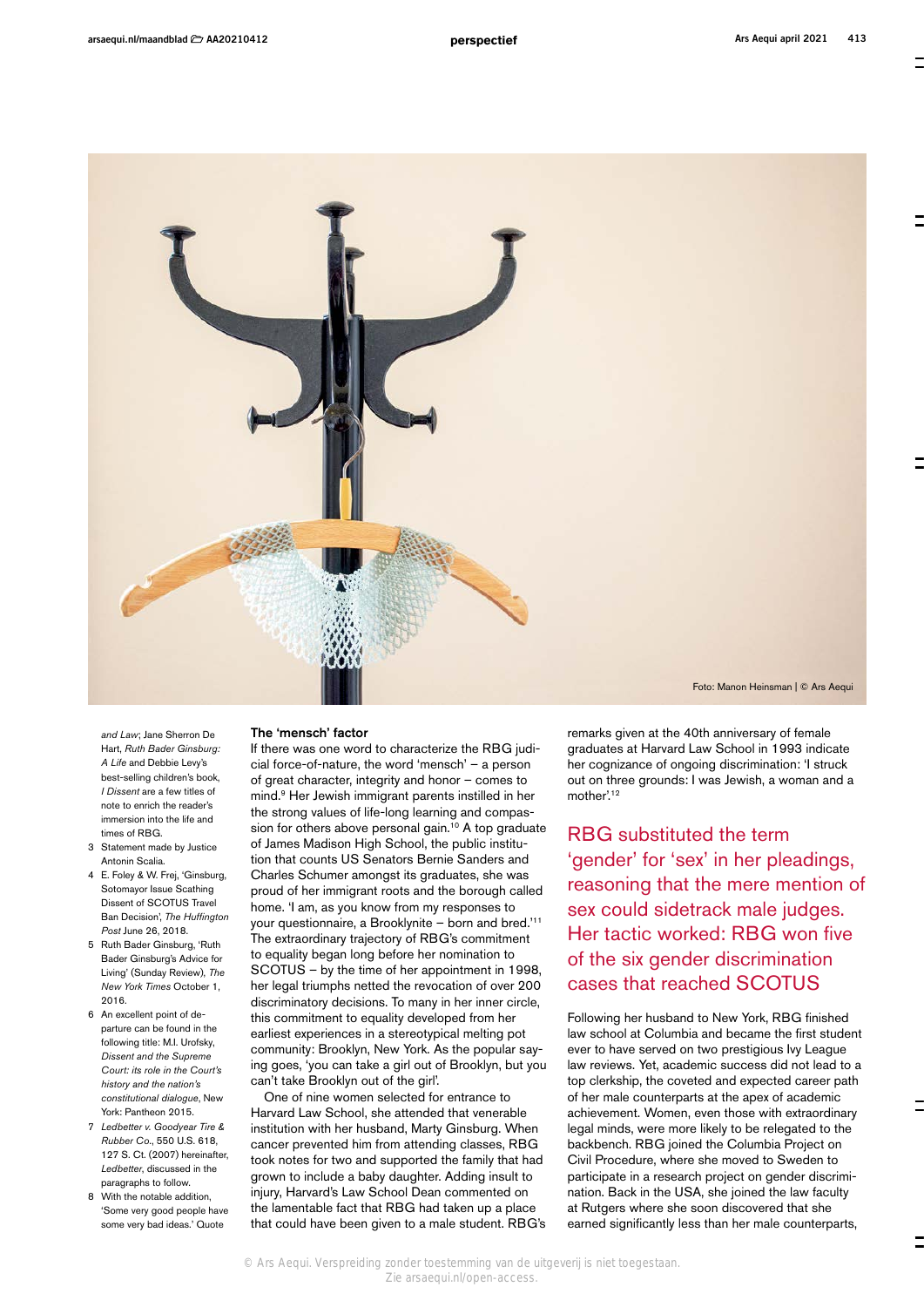a fact she chose to withhold from her husband. In the early 1970s, RBG became an active member of the ACLU's<sup>13</sup> Women's Right Project. While feminism's leading light referred to sex discrimination as 'the problem that has no name',<sup>14</sup> RBG substituted the term 'gender' for 'sex' in her pleadings, reasoning that the mere mention of sex could sidetrack male judges. Her tactic worked: RBG won five of the six gender discrimination cases that reached SCOTUS.

The Torah passage *justice, justice, shall you pursue* occupied a prominent place on RBG's SCOTUS office wall and was always close to heart, sewn into the lace of her signature jabot

#### Old Time Religion

Of the masses of kudos that filled national and international media following RBG's passing, one in particular raised eyebrows. After listing her copious accomplishments in the fight for equality, an obituary published by *The Guardian* avowed that RBG had rejected the old-time religion of her forefathers during her teenage years.15 As she was known to impart, 'we beg to differ'. The consistency in RBG's justice narrative is underlined in the old Testament admonition 'you shall not judge unfairly',<sup>16</sup> encompassing the belief that every person should endeavor to fight against inequality. Indeed, to right wrongs runs like a river through RBG's opinions. The Torah passage *justice, justice, shall you pursue* occupied a prominent place on her SCOTUS office wall and was always close to heart, sewn into the lace of her signature jabot. Talmudic scholars through the ages opened the floodgates to centuries of discussion concerning the meaning of the repetition of the word justice.17 A 12th-century scholar pronounced that duplication emphasizes the importance to seek justice in every manner possible, twice over if necessary.<sup>18</sup> In nineteenth-century Poland, home to RBG's maternal ancestors, Reb Yaakov Yitchak expounded: 'the pursuit of justice must also be undertaken justly, unblemished by invalid means, with lies and surreptitiousness as some permit themselves under the flag of a worthy cause'.<sup>19</sup>

*Tikkun olam*, an integral component of Jewish thought, dictates the importance to engage and to encourage others to engage in acts of kindness in order to perfect or 'repair' the world.<sup>20</sup> A purposedriven life that embraces the *tikkun* ideal was also RBG's ultimate antidote to despair. Her modus operandi included strength of character, a sense of mission, a penchant for work-related immersion and the commitment to move forward with dignity. Cases in point: RBG marched across the high school stage to receive her diploma one day after her mother succumbed to cancer and reported to work the day after her life partner of 56 years was felled by that dread disease. She remained tight-lipped concerning her five bouts of cancer preferring to proclaim the virtues of exercise. Practicing what she preached, RBG was wont to launch into rounds of pushups and plank

exercises on her office floor. Never minimizing other forms of strength, the importance of commonly held values, RBG declared: 'it has to be the people who want the change, and without them no change will be lasting.'21

#### Waging judicial war on discrimination: several seminal RBG contributions

The man as a breadwinner and the woman as a homemaker model is built into the fabric of many societies, surprisingly central within the so-called progressive Dutch culture. Liesbeth Staats' recent tripartite documentary series ('Waarom werken vrouwen niet?')<sup>22</sup> focused on the phenomenon related to women who opt for full-time employment far less than their male counterparts. RBG fought to protect choice and equality at every level, to her even the choice to stay at home, if well-informed, should be protected. Beyond specific protections enshrined in legislation, RBG's legacy embraces the widest interpretation of freedom of choice unencumbered by gender bias. Applauded as a quintessential women's liberation frontliner, RBG ingeniously took on a man's right to equal protection under the Fourteenth Amendment. RBG set her sights on a case in which a man was denied family support benefits following the death of his wife, an Air Force employee. The distinction between a widow's allowance and a widower's lack thereof rested on, to quote RBG, an 'archaic and overbroad generalization' that presupposes that a man's earnings are a necessity for family support while a woman's earnings are ancillary. Decades later, RBG intimated that *Weinberger v. Wiesenfeld*<sup>23</sup> was her favorite. The 'story within the story' lay emphasis on her ability to translate empathy into action. The small woman with a big heart showed her gumption in court while saving the softer side for a man in need. Quoting from an interview with the defendant Stephen Charles Wiesenfeld:

'We met after I had written a letter to the editor of my local newspaper in New Jersey in December 1972. Paula had died about six months earlier as she gave birth to our son, Jason, but in those days, the Social Security survivor's benefit was only handed out to widows. She called a short time later, and by February 1973, she had filed a case in federal court in Trenton on my behalf. She told me whoever lost would likely appeal the decision to the Supreme Court. The three-judge panel ruled in my favor, and the federal government appealed.

We were set to go in front of the Supreme Court in January 1975. The night before, Ruth explained her legal strategy. She was making the case from three points of view: my wife's, my son's and mine. She made it clear to the court it was unfair I was denied the benefit so I could raise Jason, as Paula would have if I had been the one who died. She wanted me there because she wanted the eight male justices – Justice William O. Douglas was ill – to see me, so they could identify with who was bringing this case.

Watching her in court, I could see she was very confident. Our unanimous victory was one of the amazing things about her, and what she was able to do – this was the Warren Burger court, a very conservative court. It was the only case in which Justice Rehnquist voted in her favor. It was years before I found out I was the only client she ever took to sit before the Supreme Court as she argued a case.'24

taken from 'Justice Ruth Bader Ginsburg Eulogy at Justice Scalia Memorial Service (C-SPAN)', *C-SPAN, Youtube* March 1, 2016. Available at: *[www.youtube.com/](https://www.youtube.com/watch?v=jb_2GgE564A) [watch?v=jb\\_2GgE564A.](https://www.youtube.com/watch?v=jb_2GgE564A)*

- 9 According to the Merriam-Webster dictionary, mensch derives from the Yiddish *mensch*: human being *[www.](https://www.merriam-webster.com/dictionary/mensch) [merriam-webster.com/](https://www.merriam-webster.com/dictionary/mensch) [dictionary/mensch](https://www.merriam-webster.com/dictionary/mensch).*
- 10RBG's father was born in the Pale of Russian Settlement in Odessa and her mother came from Cracow, then part of the Hapsburg Empire.
- 11A link to RBG's opening address in the 1993 Senate confirmation hearings, available at: *[www.loc.gov/](https://www.loc.gov/item/2019630722/) [item/2019630722/](https://www.loc.gov/item/2019630722/).*
- 12Rajath Shourie reporting in *The Harvard Crimson*, October 4, 1993.
- 13American Civil Liberties Union (ACLU).
- 14Reference to Betty Friedan's description of the isolated housewives, see her seminal work, *The Feminine Mystique*, New York: W. W. Norton & Company 1963.
- 15*The Guardian*'s RBG obituary is available at: *[www.theguardian.com/](https://www.theguardian.com/us-news/2020/sep/19/ruth-bader-ginsburg-obituary) [us-news/2020/sep/19/ruth](https://www.theguardian.com/us-news/2020/sep/19/ruth-bader-ginsburg-obituary)[bader-ginsburg-obituary](https://www.theguardian.com/us-news/2020/sep/19/ruth-bader-ginsburg-obituary).*
- 16 Deuteronomy 16:18.
- 17In the original Hebrew, *tzedek, tzedek tirdof* / צֶ֥דֶק צֶ֖דֶק .ףֹּ֑דְרִּת
- 18Bakhya ben Asher, Spain, 12th century.
- 19See, interpretive roots available at: *[www.reconstructing](https://www.reconstructingjudaism.org/dvar-torah/justice-justice) [judaism.org/dvar-torah/](https://www.reconstructingjudaism.org/dvar-torah/justice-justice) [justice-justice](https://www.reconstructingjudaism.org/dvar-torah/justice-justice)*.
- 20Found in the Mishnah, a collection of classical rabbinical teachings.
- 21Available on videolink, Colleen Walsh, *Harvard Law Today*, February 7, 2013. *[https://today.law.harvard.edu/](https://today.law.harvard.edu/ginsburg-holds-court-at-hls-video/) [ginsburg-holds-court-at-hls](https://today.law.harvard.edu/ginsburg-holds-court-at-hls-video/)[video/](https://today.law.harvard.edu/ginsburg-holds-court-at-hls-video/).*
- 22The series was aired on NPO3 in November-December 2020.
- 23*Weinberger v. Wiesenfeld* 420 U.S. 636 (1975).
- 24E. Connelly, 'Man at center of famed Ginsburg SCOTUS victory recalls his lifelong friend', *New York Post* September 19, 2020. Available at: *[https://nypost.](https://nypost.com/2020/09/19/man-at-center-of-famed-scotus-victory-recalls-ruth-bader-ginsburg/) [com/2020/09/19/man-at](https://nypost.com/2020/09/19/man-at-center-of-famed-scotus-victory-recalls-ruth-bader-ginsburg/)[center-of-famed-scotus](https://nypost.com/2020/09/19/man-at-center-of-famed-scotus-victory-recalls-ruth-bader-ginsburg/)[victory-recalls-ruth-bader](https://nypost.com/2020/09/19/man-at-center-of-famed-scotus-victory-recalls-ruth-bader-ginsburg/)[ginsburg/](https://nypost.com/2020/09/19/man-at-center-of-famed-scotus-victory-recalls-ruth-bader-ginsburg/)*.